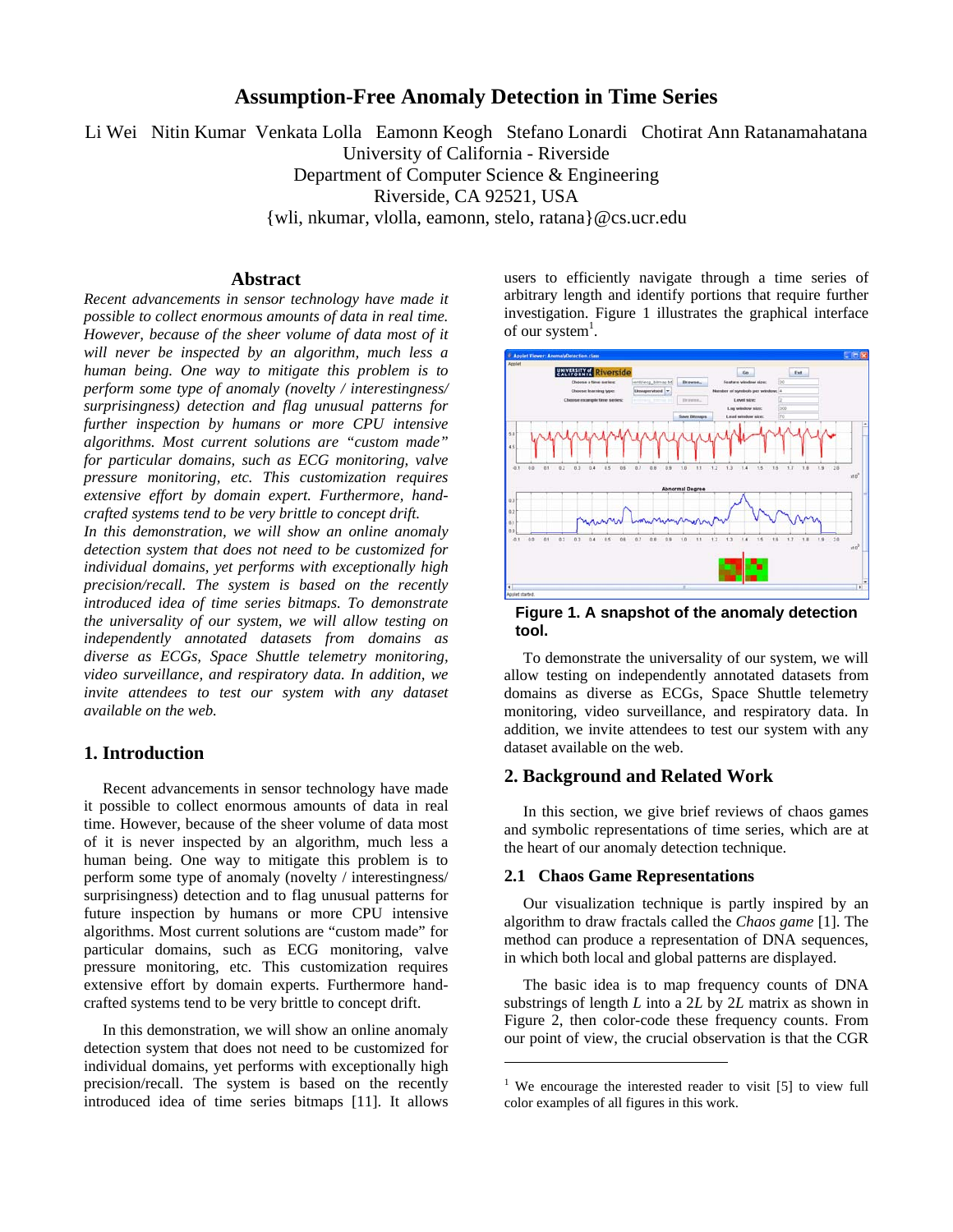representation of a sequence allows the investigation of the patterns in sequences, giving the human eye a possibility to recognize hidden structures.



**Figure 2. The quad-tree representation of a sequence over the alphabet {A,C,G,T} at different levels of resolution.** 

We can get a hint of the potential utility of the approach if, for example, we take the first 5,000 symbols of the mitochondrial DNA sequences of four familiar species and use them to create their own file icons. Figure 3 below illustrates this. Note that *Pan troglodytes* is the familiar Chimpanzee, and *Loxodonta africana* and *Elephas maximus* are the African and Indian Elephants, respectively. Even if we did not know these particular animals, we would have no problem recognizing that there are two pairs of highly related species being considered.



**Figure 3. The bitmap representation of the gene sequences of four animals.** 

With respect to the non-genetic sequences, Joel Jeffrey noted, *"The CGR algorithm produces a CGR for any sequence of letters"* [4]*.* However, it is only defined for discrete sequences, and most time series are real valued.

The results in Figure 3 encouraged us to try a similar technique on real valued time series data and investigate the utility of such a representation on the data mining task of anomaly detection. Since CGR involves treating a data input as an abstract string of symbols, a discretization method is necessary to transform continuous time series data into discrete domain. For this purpose, we used the Symbolic Aggregate approXimation (SAX) [8], which we review below.

#### **2.2 Symbolic Time Series Representations**

While there are at least 200 techniques in the literature for converting real valued time series into discrete symbols, the SAX technique of Lin *et. al.* [8] is unique and ideally suited for data mining. SAX is the only symbolic representation that allows the lower bounding of the distances in the original space.

The SAX representation is created by taking a real valued signal and dividing it into equal sized sections. The mean value of each section is then calculated. By substituting each section with its mean, a reduced dimensionality piecewise constant approximation of the data is obtained. This representation is then discretized in such a manner as to produce a word with approximately equi-probable symbols. Figure 4 shows a short time series being converted into the SAX word **baabccbc**.



**Figure 4. A real valued time series can be converted to the SAX word baabccbc.** 

It has been pointed out that when processing very long time series, it is not necessarily a good idea to convert the entire time series into a *single* SAX word [11]. Therefore, for long time series, we slide a shorter window, which is called feature window, across it and obtain a set of shorter SAX words.

Note that the user must choose both the length of the sliding feature window *N*, and the number *n* of equal sized sections in which to divide *N* (as we will see, there is no choice to be made for alphabet size). A good choice for *N* should reflect the natural scale at which the events occur in the time series. For example, for ECGs, this is about the length of one or two heartbeats. A good value for *n* depends on the complexity of the signal. Intuitively, one would like to achieve a good compromise between fidelity of approximation and dimensionality reduction. As we shall see, the proposed technique is not too sensitive to parameter choices.

# **3. Time Series Anomaly Detection**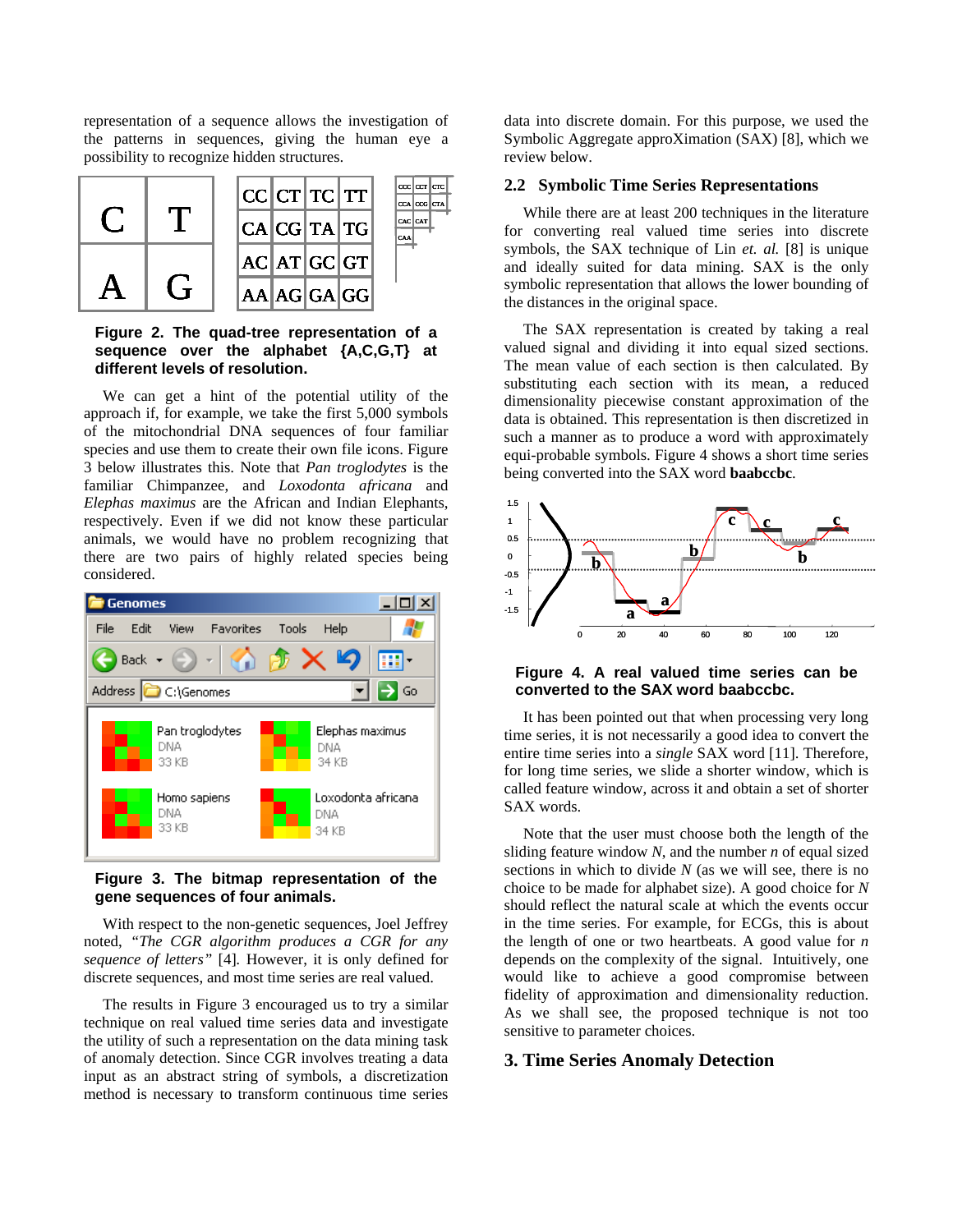#### **3.1 Time Series Bitmaps**

At this point, we have seen that the Chaos game bitmaps can be used to visualize discrete sequences and that the SAX representation is a discrete time series representation that has demonstrated great utility for data mining. It is natural to consider combining these ideas.

The *Chaos game* bitmaps are defined for sequences with an alphabet size of four. SAX can produce strings on any alphabet sizes. As it turns out, many authors have reported a cardinality of four as an excellent choice for diverse datasets on assorted problems [2][3][6][7][8][9].

We need to define an initial ordering for the four SAX symbols **a**, **b**, **c**, and **d**. We use simple alphabetical ordering as shown in Figure 5.

After converting the original raw time series into the SAX representation, we can count the frequencies of SAX "subwords" of length *L*, where *L* is the desired level of recursion. Level 1 frequencies are simply the raw counts of the four symbols. For level 2, we count pairs of subwords of size 2 (**aa**, **ab**, **ac**, etc.). Note that we only count subwords taken from individual SAX words. For example, in the SAX representation in Figure 5 *middle right*, the last symbol of the first line is **a**, and the first symbol of the second word is **b**. However, we do not count this as an occurrence of **ab**.



**Figure 5. The generation of time series bitmaps.** 

Once the raw counts of all subwords of the desired length have been obtained and recorded in the corresponding pixel of the grid, we normalize the frequencies by dividing it by the largest value. The pixel values  $P$  thus range from 0 to 1. The final step is to map these values to colors. In the example above, we mapped to grayscale, with  $0 = white$ ,  $1 = black$ . However, it is generally recognized that grayscale is not *perceptually uniform* [10]. A color space is said to be perceptually uniform if small changes to a pixel value are approximately equally perceptible across the range of that value. For all images in this paper, we encode the pixels values to be  $[P, 1-P, 0]$  in the RGB color space.

For bitmaps with same size, we define the distance between them as the summation of the square of the distance between each pair of pixels. More formally, for two *n×n* bitmaps *BA* and *BB*, the distance between them *n n*

is defined as 
$$
dist(BA, BB) = \sum_{i=1}^{n} \sum_{j=1}^{n} (BA_{ij} - BB_{ij})^2
$$
.

### **3.2 Anomaly Detection**

We create two concatenated windows and slide them together across the sequence. The latter one is called *lead* window, showing how far to look ahead for anomalous patterns. A reasonable value would be two or three times the length of the feature window. The former one is called *lag* window, whose size represents how much memory of the past to remember. Usually, it should be at least as long as the lead window. We convert each window into the SAX representation, count the frequencies of SAX "subwords" at the desired level, and get the corresponding bitmaps. The distance between the two bitmaps is measured and reported as an anomaly score at each time instance, and the bitmaps are drawn to visualize the similarities and differences between the two windows.

There are two ways to use the tool, unsupervised (one time series) and supervised (two time series). For unsupervised use, the user must specify the size of the lag window. For supervised use, the user must specify a time series file that he/she believes contains normal behavior for the system. For example, this could be 10 minutes of ECGs that are known to be normal, or a trace from a successful space mission. In this case, the entire training time series can be imagined as the lag window.

At each "step" of the sliding window we can incrementally ingress a new data point, and egress an old data point in constant time (updating only two pixels of each bitmap). Hence, the time complexity is linear in the length of the time series.

#### **4. Experimental Evaluation**

To demonstrate the universality of our system, we tested on independently annotated datasets from domains as diverse as ECGs, Space Shuttle telemetry monitoring, video surveillance, and respiratory data. Here we show only a subset of the experimental results due to space limitations. Our approach is also effective on time series